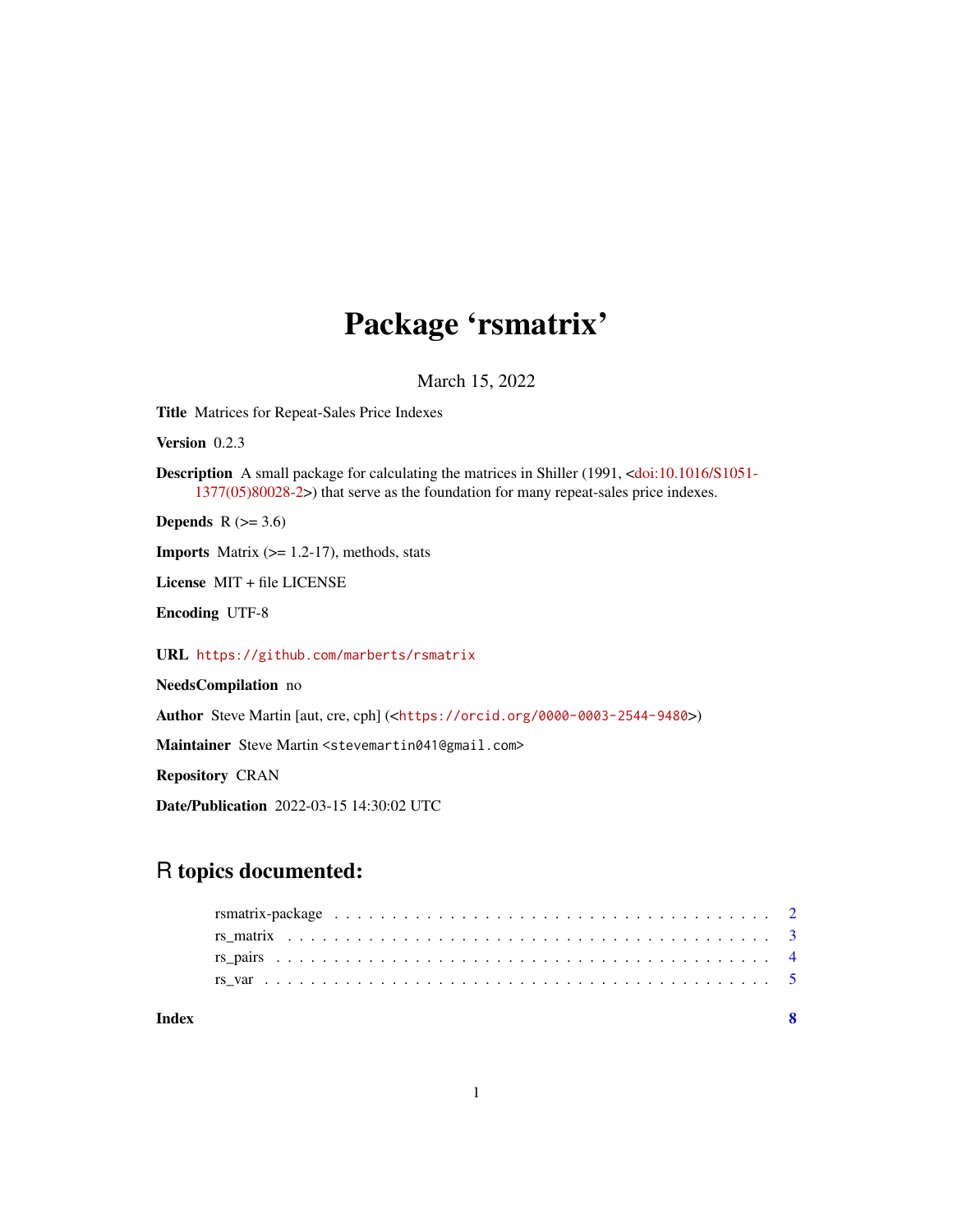<span id="page-1-0"></span>

#### Description

A small package for calculating the matrices in Shiller (1991) that serve as the foundation for many repeat-sales price indexes.

#### Usage

Most repeat-sales price indexes used in practice require the matrices in Shiller (1991, sections I-II), e.g., S&P's Case-Shiller index, Teranet-National Bank's HPI, and formerly Statistics Canada's RPPI. The [rs\\_matrix\(\)](#page-2-1) function produces a function to easily construct these matrices. In most cases data need to be structured as sales pairs, which can be done with the [rs\\_pairs\(\)](#page-3-1) function.

#### Contribution

The McSpatial package (formerly on CRAN) has some functionality for making repeat-sales indices. The functions in this package build off of those in the rsi package in Kirby-McGregor and Martin (2019), which also gives a good background on the theory of repeat-sales indexes.

#### Author(s)

Maintainer: Steve Martin <stevemartin041@gmail.com>

#### References

ILO, IMF, OECD, UN, World Bank, Eurostat. (2013). *Handbook on Residential Property Prices Indices (RPPIs)*. Eurostat.

Kirby-McGregor, M., and Martin, S. (2019). An R package for calculating repeat-sale price indices. *Romanian Statistical Review*, 3:17-33.

Shiller, R. J. (1991). Arithmetic repeat sales price estimators. *Journal of Housing Economics*, 1(1):110-126.

#### See Also

<https://github.com/marberts/rsmatrix>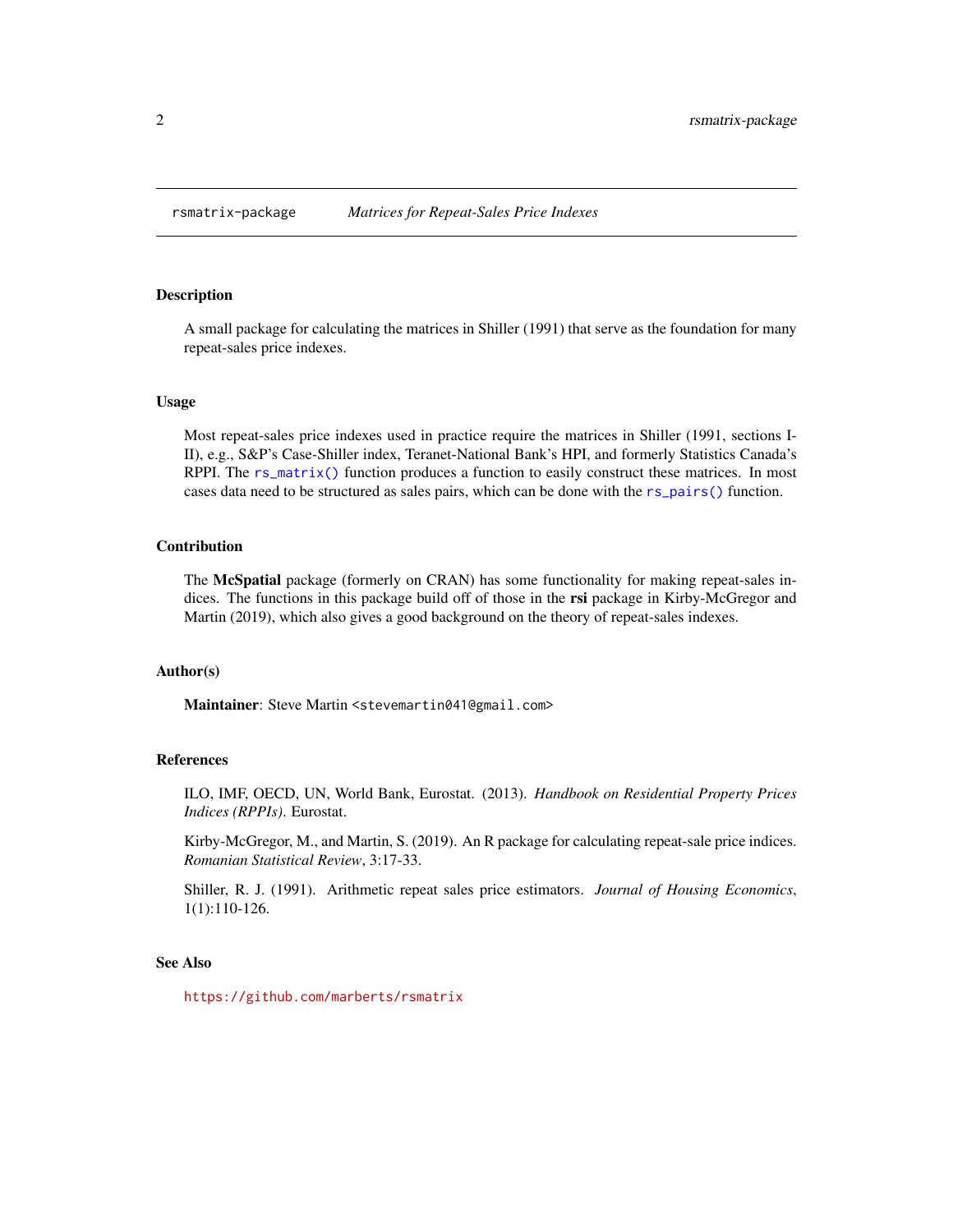<span id="page-2-1"></span><span id="page-2-0"></span>

#### Description

Create a function to compute the  $Z$ ,  $X$ ,  $y$ , and  $Y$  matrices in Shiller (1991, sections I-II) from sales-pair data in order to calculate a repeat-sales price index.

#### Usage

 $rs_matrix(t2, t1, p2, p1, f = NULL, sparse = FALSE)$ 

#### Arguments

| t2, t1 | A pair of vectors giving the time period of the second and first sale, respectively.<br>Usually a vector of dates, but other values are possible if they can be coerced to<br>character and sorted in chronological order (i.e., with order ()). |
|--------|--------------------------------------------------------------------------------------------------------------------------------------------------------------------------------------------------------------------------------------------------|
| p2, p1 | A pair of numeric vectors giving the price of the second and first sale, respec-<br>tively.                                                                                                                                                      |
| f      | An optional factor the same length as t1 and t2, or a vector to be turned into a<br>factor, that is used to group sales.                                                                                                                         |
| sparse | Should sparse matrices from the <b>Matrix</b> package be used (faster for large datasets),<br>or regular dense matrices (the default)?                                                                                                           |

#### Details

The function returned by rs\_matrix() computes a generalization of the matrices in Shiller (1991, sections I-II) that are applicable to grouped data. These are useful for calculating separate indexes for many, say, cities without needing an explicit loop.

The  $Z$ ,  $X$ , and  $Y$  matrices are not well defined if either t1 or t2 have missing values, and an error is thrown in this case. Similarly, it should always be the case that  $t2 \geq t1$ , otherwise a warning is given.

#### Value

A function that takes a single argument naming the desired matrix. It returns one of two matrices  $(Z \text{ and } X)$  or two vectors  $(y \text{ and } Y)$ , either regular matrices if sparse = FALSE, or sparse matrices of class dgCMatrix if sparse = TRUE.

#### References

Bailey, M. J., Muth, R. F., and Nourse, H. O. (1963). A regression method for real estate price index construction. *Journal of the American Statistical Association* , 53(304):933-942.

Shiller, R. J. (1991). Arithmetic repeat sales price estimators. *Journal of Housing Economics*, 1(1):110-126.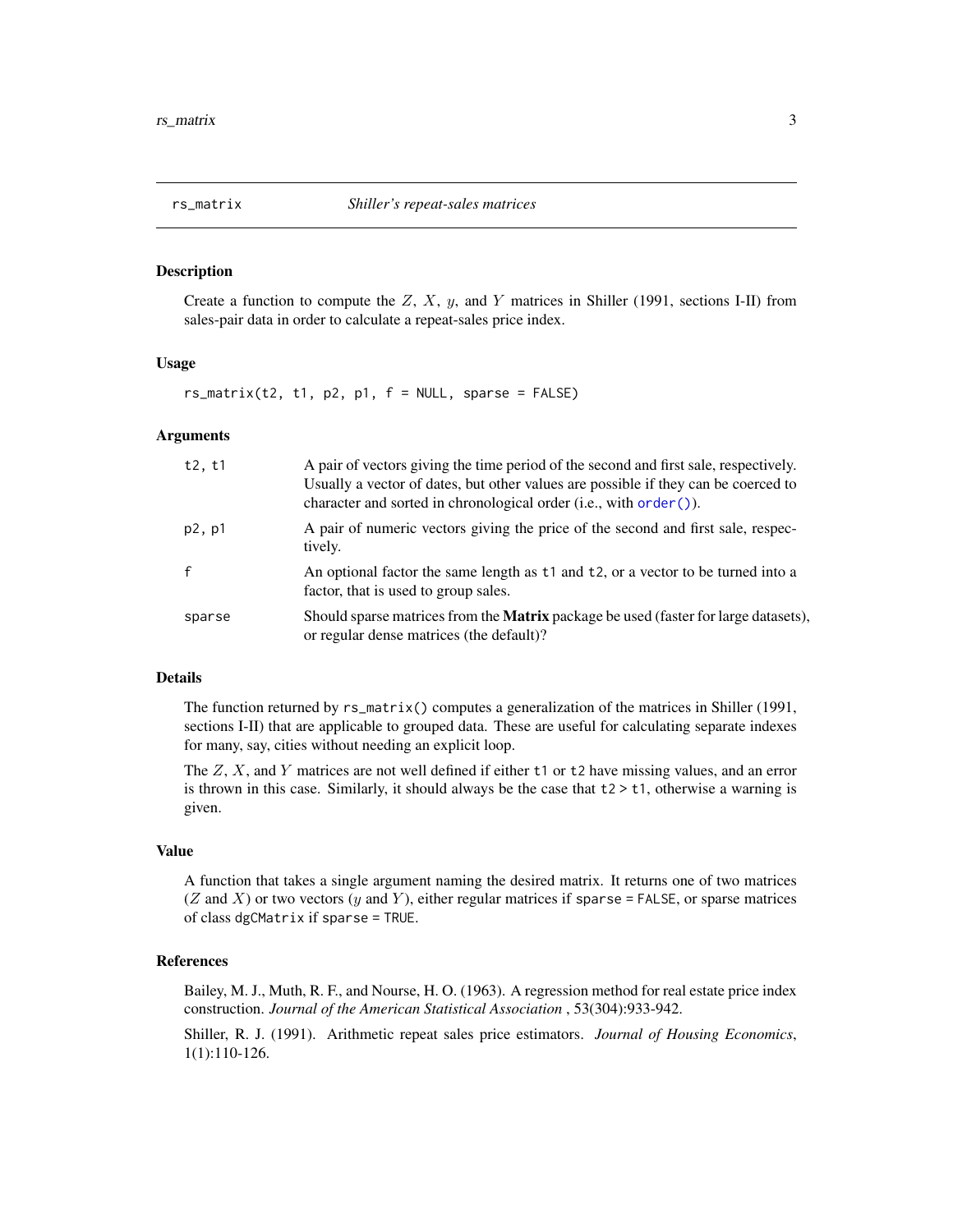<span id="page-3-0"></span>4 rs\_pairs and the set of the set of the set of the set of the set of the set of the set of the set of the set of the set of the set of the set of the set of the set of the set of the set of the set of the set of the set o

#### See Also

[rs\\_pairs](#page-3-1) for turning sales data into sales pairs.

#### Examples

```
# Make some data
x \le - data.frame(date = c(3, 2, 3, 2, 3, 3),
                 date_prev = c(1, 1, 2, 1, 2, 1),
                 price = 6:1,
                 price_prev = 1)
# Calculate matrices
mat <- with(x, rs_matrix(date, date_prev, price, price_prev))
Z \leftarrow mat("Z") # Z matrix
X \leftarrow \text{mat("X")} # X matrixy \leftarrow \text{mat("y") # y vector}Y <- mat("Y") # Y vector
# Calculate the GRS index in Bailey, Muth, and Nourse (1963)
b <- solve(crossprod(Z), crossprod(Z, y))[, 1]
# or b \leq qr \cdot \text{coef}(qr(Z), y)(grs \leq exp(b) * 100)# Standard errors
vcov <- rs_var(y - Z %*% b, Z)
sqrt(diag(vcov)) * grs # delta method
# Calculate the ARS index in Shiller (1991)
b \leq solve(crossprod(Z, X), crossprod(Z, Y))[, 1]
# or b <- qr.coef(qr(crossprod(Z, X)), crossprod(Z, Y))
(\text{ars} < -100 / b)# Standard errors
vcov \leq r s\_var(Y - X % * % b, Z, X)sqrt(diag(vcov)) * ars^2 / 100 # delta method
# Works with grouped data
x \le - data.frame(date = c(3, 2, 3, 2),
                 date_prev = c(2, 1, 2, 1),
                 price = 4:1,
                 price_prev = 1,
                 group = c("a", "a", "b", "b")mat <- with(x, rs_matrix(date, date_prev, price, price_prev, group))
b <- solve(crossprod(mat("Z"), mat("X")), crossprod(mat("Z"), mat("Y")))[, 1]
100 / b
```
<span id="page-3-1"></span>rs\_pairs *Sales pairs*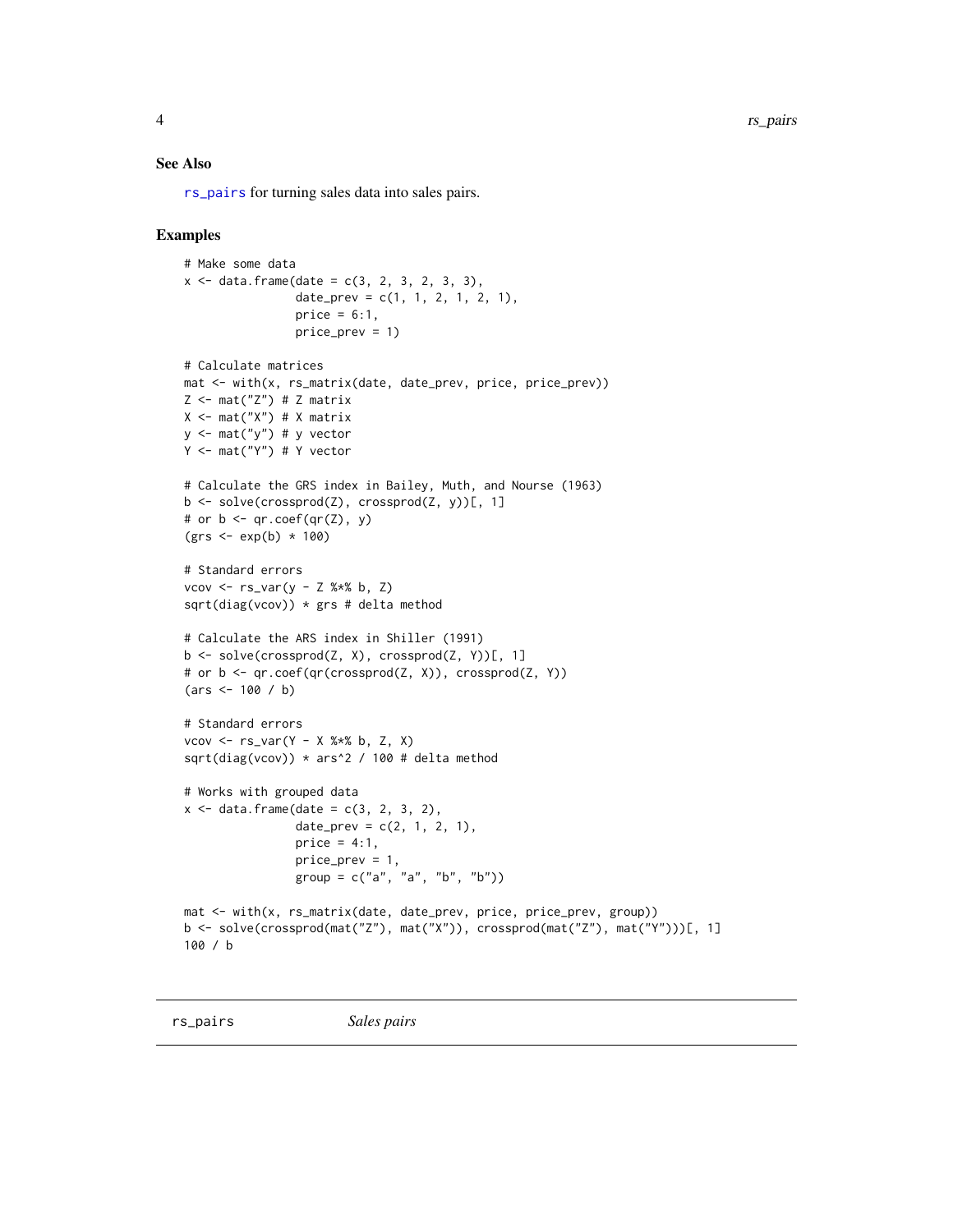#### <span id="page-4-0"></span>rs\_var 5

#### Description

Turn repeat-sales data into sales pairs that are suitable for making repeat-sales matrices.

#### Usage

```
rs_pairs(period, product)
```
#### Arguments

| period  | A vector that gives the time period for each sale. Usually a vector of dates, but  |
|---------|------------------------------------------------------------------------------------|
|         | other values are possible if they can be sorted in chronological order (i.e., with |
|         | $order()$ ).                                                                       |
| product | A vector (usually a factor) that gives the product identifier for each sale.       |

#### Value

A numeric vector of indices giving the position of the previous sale for each product, with the convention that the previous sale for the first sale is itself. The first position is returned in the case of ties.

#### See Also

[rs\\_matrix](#page-2-1) for using sales pairs to make a repeat-sales index.

#### Examples

```
# Make sales pairs
x \le - data.frame(id = c(1, 1, 1, 3, 2, 2, 3, 3),
                date = c(1, 2, 3, 2, 1, 3, 4, 1),
                price = c(1, 3, 2, 3, 1, 1, 1, 2))
pairs <- rs_pairs(x$date, x$id)
x[c("date_prev", "price_prev")] <- x[c("date", "price")][pairs, ]
x
```
rs\_var *Robust variance matrix for repeat-sales indexes*

#### Description

Convenience function to compute a cluster-robust variance matrix for a linear regression, with or without instruments, where clustering occurs along one dimension. Useful for calculating a variance matrix when a regression is calculated manually.

#### Usage

 $rs\_var(u, Z, X = Z, ids = seq\_len(nrow(X)), df = NULL)$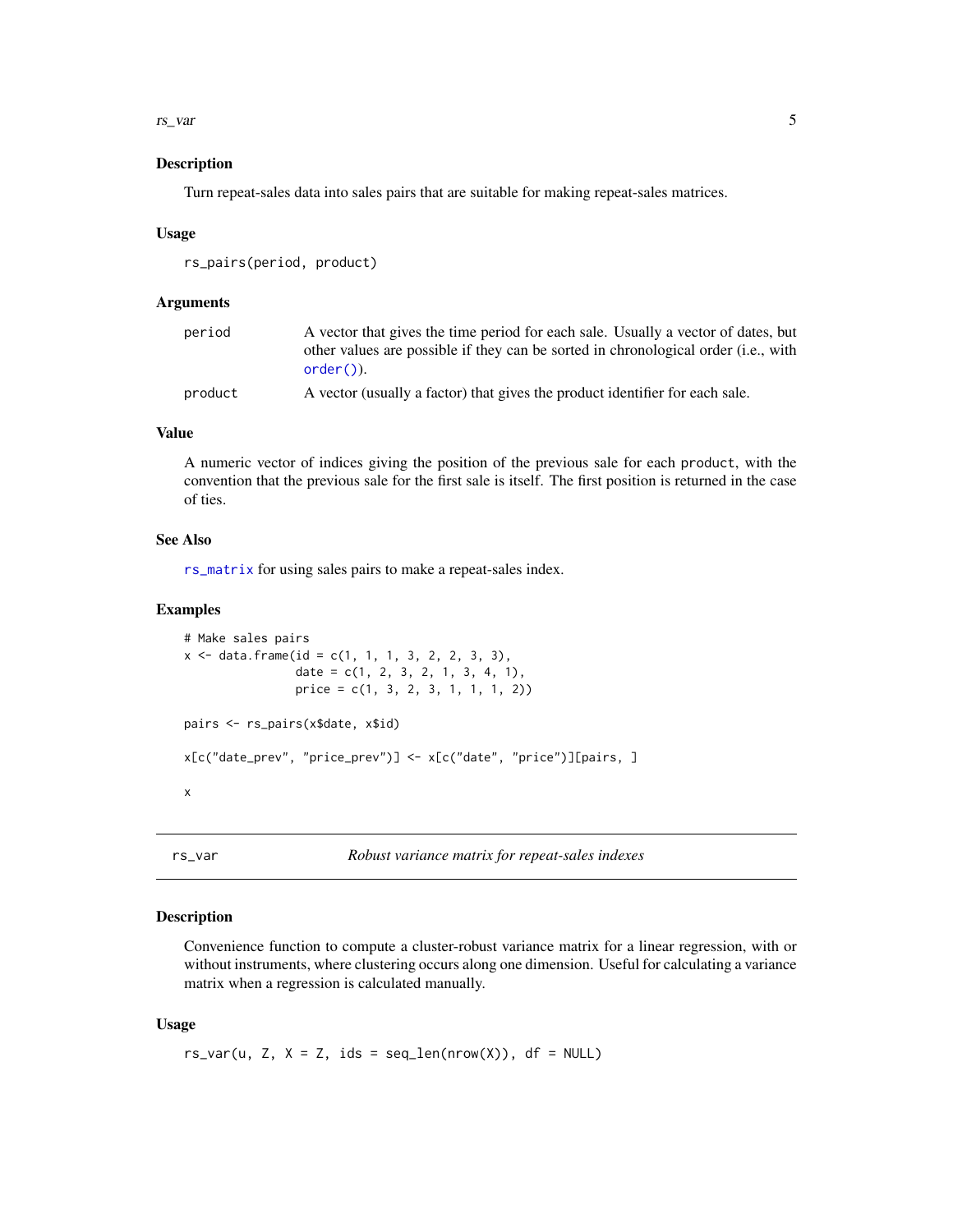#### Arguments

| u   | An $n \times 1$ vector of residuals from a linear regression.                                                                                               |
|-----|-------------------------------------------------------------------------------------------------------------------------------------------------------------|
| Z.  | An $n \times k$ matrix of instruments.                                                                                                                      |
| X.  | An $n \times k$ matrix of covariates.                                                                                                                       |
| ids | A factor of length $n$ , or something that can be coerced into one, that groups<br>observations in u. By default each observation belongs to its own group. |
| df  | An optional degrees of freedom correction. Default is Stata's small sample de-<br>grees of freedom correction.                                              |

#### Details

This function calculates the standard robust variance matrix for a linear regression, as in Manski (1988, section 8.1.2) or White (2001, Theorem 6.3); that is,  $(Z'X)^{-1}V(X'Z)^{-1}$ . It is useful when a regression is calculated by hand. This generalizes the variance matrix proposed by Shiller (1991, section II) when a property sells more than twice.

This function gives the same result as vcovHC(x, type = 'sss', cluster = 'group') from the plm package.

#### Value

A  $k \times k$  covariance matrix.

#### References

Manski, C. (1988). *Analog Estimation Methods in Econometrics*. Chapman and Hall.

Shiller, R. J. (1991). Arithmetic repeat sales price estimators. *Journal of Housing Economics*, 1(1):110-126.

White, H. (2001). *Asymptotic Theory for Econometricians* (revised edition). Emerald Publishing.

#### Examples

```
# Makes some groups in mtcars
mtcars$clust<- letters[1:4]
# Matrices for regression
x \le model.matrix(\sim cy1 + disp, mtcars)
y <- matrix(mtcars$mpg)
# Regression coefficients
b \leq solve(crossprod(x), crossprod(x, y))
# Residuals
r <- y - x %*% b
# Robust variance matrix
vcov <- rs_var(r, x, ids = mtcars$clust)
## Not run:
```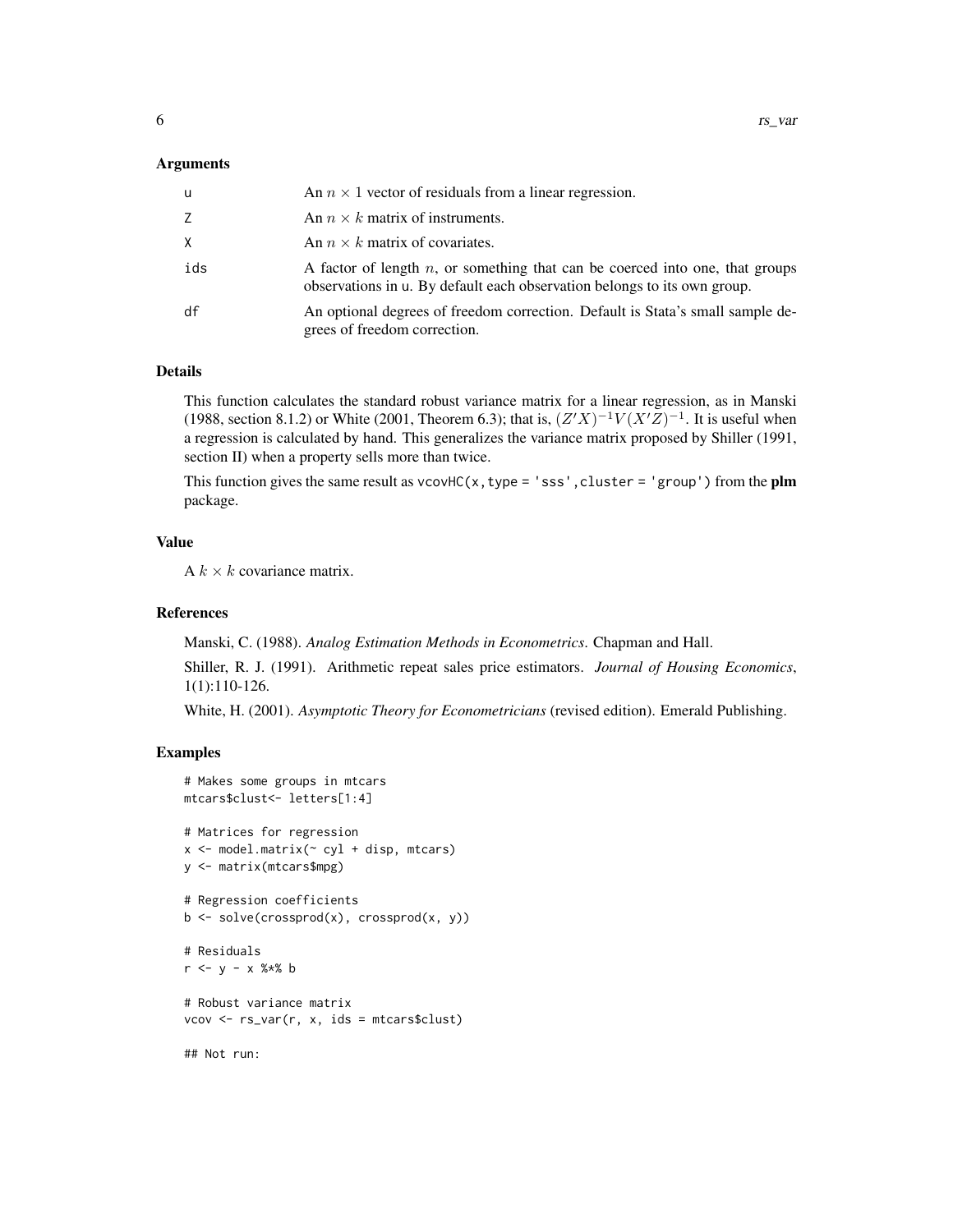rs\_var 7

```
# Same as plm
library(plm)
mdl <- plm(mpg ~ cyl + disp, mtcars, model = 'pooling', index = 'clust')
vcov2 <- vcovHC(mdl, type = 'sss', cluster = 'group')
vcov - vcov2
## End(Not run)
```